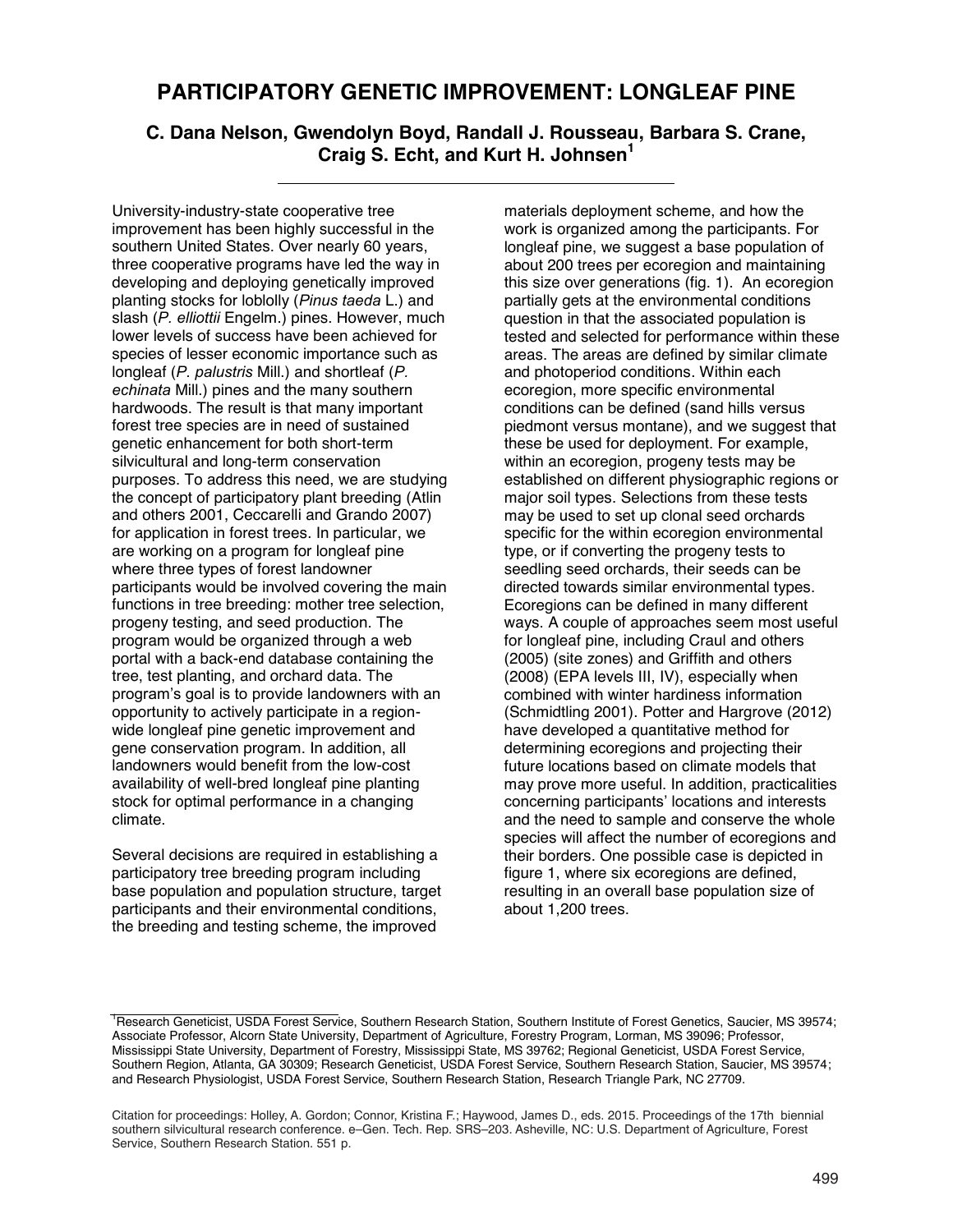

Figure 1-The native range of longleaf pine.

Figure 1--The native range of longleaf pine (gray shade) with proposed longleaf pine breeding zones (ecozones, numbered 1 to 6).

The breeding and testing scheme needs to meet a few criteria, including maintaining large enough base populations to insure gene diversity and the potential for artificial and natural selection (Eriksson and others 1993), and be small and simple enough to allow participants to manage and maintain the program indefinitely. We meet the first criteria by starting with 200 unrelated trees per ecoregion and six ecoregions (Echt and others 2011, Gapare and others 2008, Lawrence and others 1995). These trees are provided by the participants and should meet some minimum standard of condition in their native environment. This could be a tree that has tested well in a previous tree improvement program or one that exhibits a good phenotype and cone crop potential. Of course, availability of fresh cones or viable seeds is needed as well, since the scheme relies on progeny performance in the next generation for forward selection. Seeds will be germinated and seedlings transplanted into progeny tests that provide family and individualtree performance information serving as a basis

for selection to establish both seedling and clonal seed orchards. All progeny will be from wind pollinations, further simplifying the participants' workload with recurrent selection. Figure 2 depicts the open-pollinated, recurrent breeding and selection scheme (adapted from Simmonds 1979) through three generations with seed orchard development and seed deployment options at each generation.

Participatory tree improvement offers the forestry community an opportunity for collectively developing and maintaining genetic materials for tree planting and gene conservation. It can range from a highly centralized program that may resemble university-industry-state cooperatives to a decentralized program where essentially all components of the program are managed and conducted by the participants. An intermediate approach seems most likely to succeed in species such as longleaf pine that have some economic and ecologic importance but not to the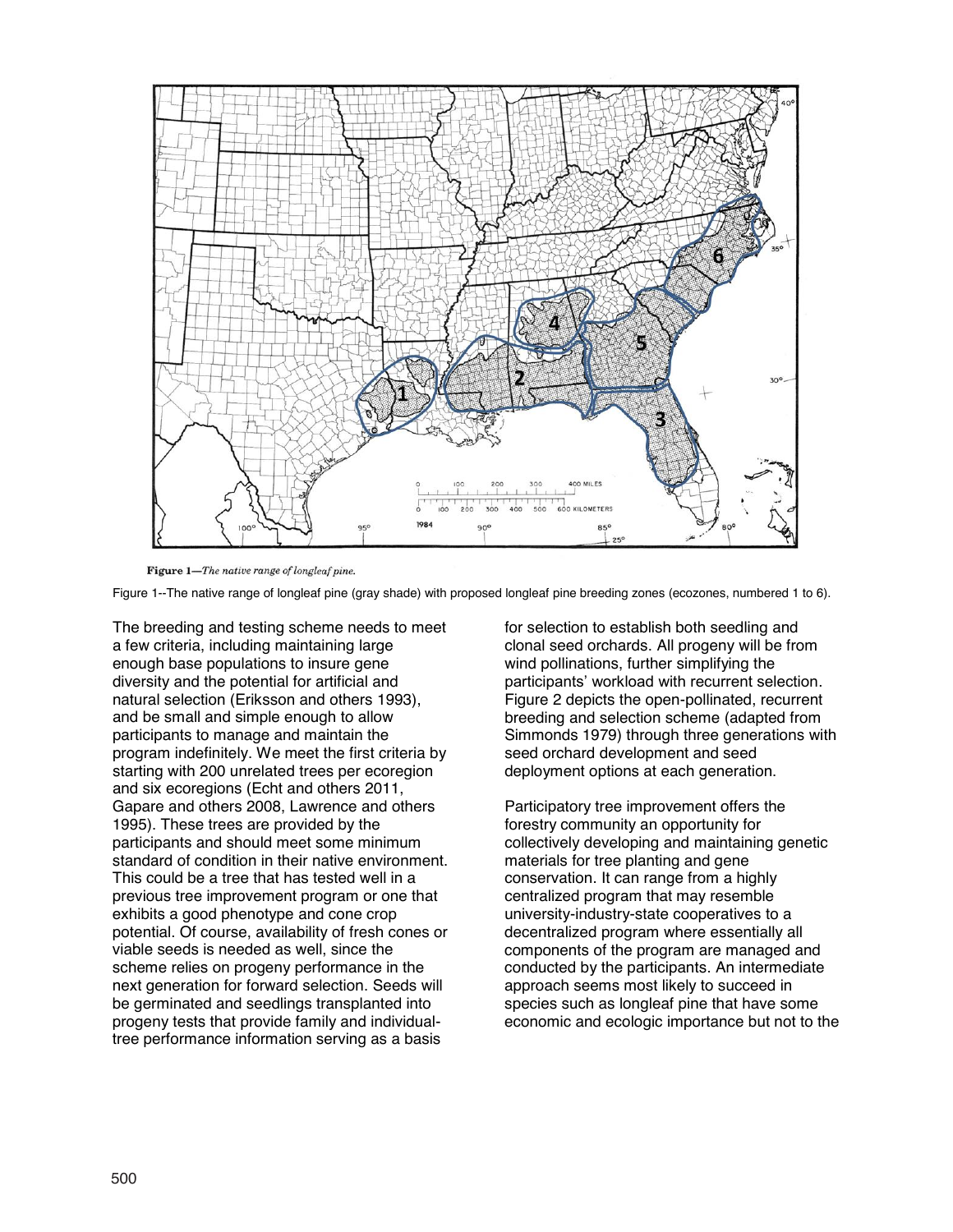

Figure 2--Proposed participatory breeding plan for longleaf pine.